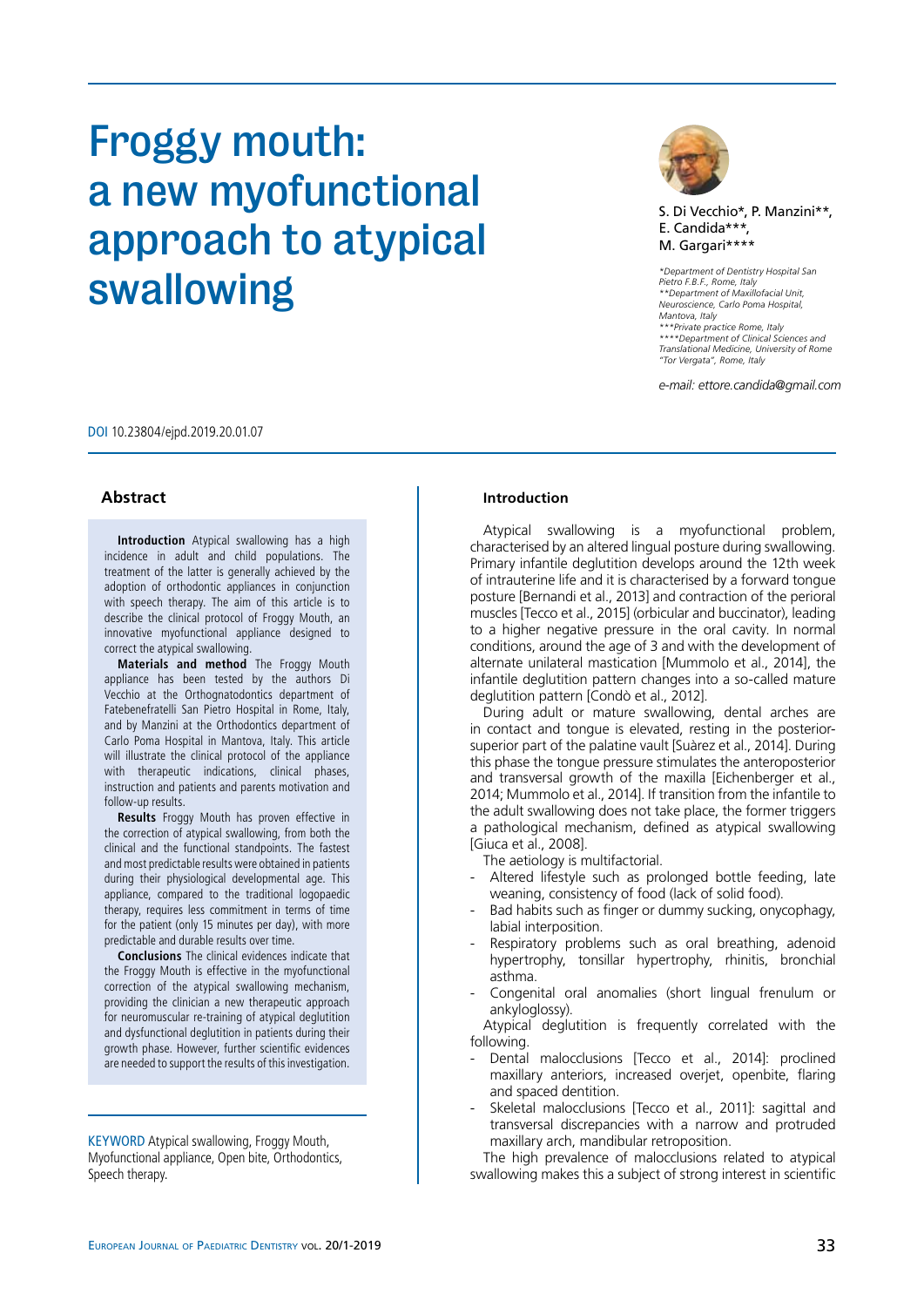researches. Because of the multifactorial aetiopathogenesis, high incidence and the correlation with dento-skeletal malocclusions, this topic is not only very interesting for clinicians, but is also strongly debated among healthcare providers. A literature review on this subject confirms that orthodontic treatment alone is not sufficient to solve the problem in patients with atypical swallowing. This requires a multidisciplinary therapy, orthodontic and myofunctional approach, to ensure optimal and long-lasting results [Maspero et al., 2014].

To obtain an adequate myofunctional correction [Mummolo et al., 2014] of atypical swallowing has been treated with appliances such as palatal tongue crib, fixed or removable, the Tucat pearl or speech therapy exercises, requiring a high compliance from the patient, and giving unpredictable and unstable results.

Eric Kandel, Nobel-prize winner in 2000, in his research on the physiological basis of memory storage in neurons has proved that new information is acquired and stored promptly, because the memory cerebral systems are easily modifiable. His studies have proven that when working on subconscious levels it is important not just the duration of treatment but also consistency. Synaptic connections in varius brain circuits can be reinforced or slowed down by the engrammatic mechanism and mnemonic traces formed during the learning process and experience, determining in this way definitive biochemical and structural changes [Kandel, 2007].

The learning process occurs through:

- Voluntary pathway, with the stimulation of cortical zones causing synaptic excitation only;
- Involuntary pathway, with modification of synapses structure and increase in their numeric value (permanent stabilisation of new acquisitions); here stimulation origins from the subcortical region, in which automatisms are developed.

Following Kandel's research, Patric Fellus (expert in Dentofacial Orthopaedics) designed the Froggy Mouth appliance, which triggers the involuntary pathway, inhibiting bilabial contact and eliminating negative pressure inside oral cavity, enabling the tongue to protrude and retract through styloglossus muscle contraction, thus achieving proper deglutition. Fellus states that the attention of the patient should not be focused on tongue tip, as it usually happens during myofunctional therapy, but on the posterior portion of the tongue. The patient, engaged in tongue tip elevation trying to reach the retroincisal papilla, triggers a lower position of the posterior portion of the tongue, inhibiting elevation of the posterior portion of the tongue by styloglossus muscle action, which would consequently place the tongue tip in its physiological position [Fellus, 2006; Fellus, 2014; Fellus, 2016; Ortu et al., 2016].

The aim of this article is to describe the clinical protocol of Froggy Mouth, an innovative and simple myofunctional appliance used in order to solve atypical swallowing and to allow myofunctional correction of altered tongue position.

FIG. 1 Froggy Mouth is a small removable appliance.



Benefits and limits of this appliance will be confronted with the traditional logopaedic therapy and other appliances traditionally used for the resolution of this condition.

# **Materials and methods**

The Froggy Mouth appliance has been tested in 370 patients at the Orthognatodontics Department of Fatebenefratelli San Pietro Hospital in Rome and at the Orthodontics department of Carlo Poma Hospital in Mantova (Italy).

Froggy Mouth is a small removable appliance made of a flexible thermoplastic elastomer, without latex or phthalates. It is available in 3 sizes of different colour orthoboxes S (Blue), M (red) and L (Violet) (Fig. 1). The appliance has a small stamped letter in the inferior portion and a dot in the superior portion. In order to choose the right size, the appliance has a specific dedicated caliber. The Froggy Mouth should be positioned between the lips and the teeth leaving about 2 mm from the labial commisure on both sides.

The Froggy Mouth should be used 15 minutes every day (in order to activate the neural circuits that generate the automatic movements controlled by the trigeminal nerve) always during a playful activity (in order to activate the lymbic system that facilitates and accelerates the learning process) [Kandel, 2007]: preferably watching TV, while playing videogames or using the computer. The protocol requires to maintain a correct head position parallel to the floor.

Indications of Froggy Mouth are: atypical sawllowing, tongue interposition between dental arches, anterior and posterior openbite, trasversal contraction, anterior or posterior crossbite, increased overjet, proclined front teeth, deep bite, mandibular protrusion, dyslalia, bruxism, posture alteration, oral breathing and adenoid disorders,snoring, drooling.

Before delivery of the appliance, the following was required: 1) Filling of the Clinical record (Fig. 2-4).

This ad hoc Clinical record was created in collaboration



FIG. 2 Clinical record.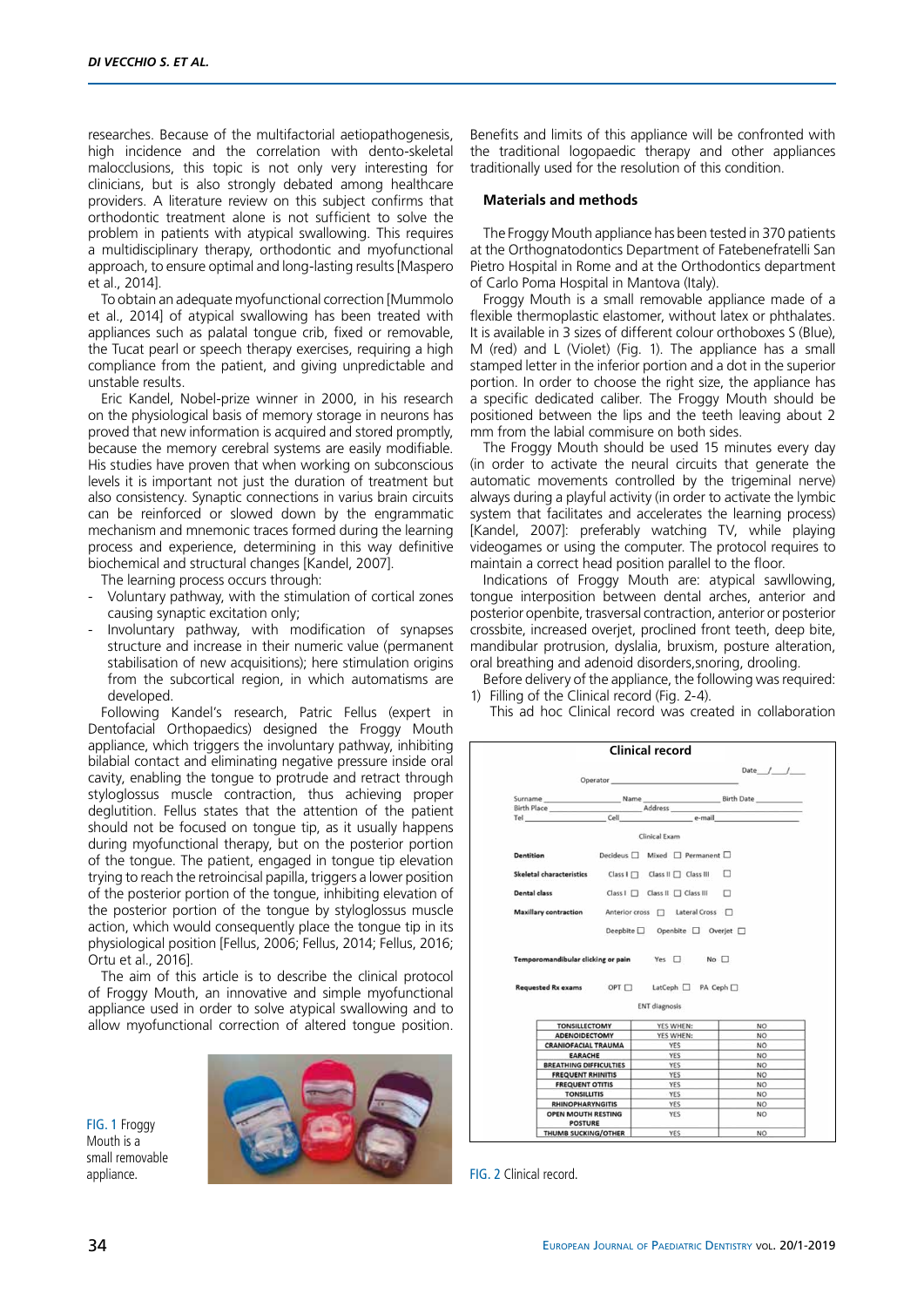with different health care providers that followed this group of patients during their growth phase (logopaedists, ostheopathic doctors, allergologists).

- 2) Collection of intraoral and extraoral photos of the patients (Fig. 5, 6), impressions, ortopantomographs and lateral cephalograms.
- 3) Instructions were given to patients and their parents; motivated to maintain a proper hygiene.
- 4) Follow-up appointments were scheduled every 6–8 weeks, and the orthodontist established the duration of treatment based on the clinical results.
- 5) At the follow-up appointments, intraoral and extraoral photos were taken. Patients or guardians were asked to fill in a treatment progress questionnaire, in order to evaluate the response to the treatment (Table 1).

This questionnaire is very important because it helps

| <b>INFERIOR LIP SUCKING</b>                                                         | YES        | <b>NO</b>       |
|-------------------------------------------------------------------------------------|------------|-----------------|
| SLEEPS WITH THE MOUTH<br><b>OPEN</b>                                                | YES        | <b>NO</b>       |
| <b>SNORING</b>                                                                      | <b>YES</b> | <b>NO</b>       |
| <b>EYE BAGS</b>                                                                     | <b>YES</b> | N <sub>O</sub>  |
| <b>NOCTURNAL SWEATING</b>                                                           | <b>YES</b> | <b>NO</b>       |
| DIFFICULTIES IN WAKING<br>UP IN THE MORNING                                         | <b>YES</b> | <b>NO</b>       |
| <b>NOCTURNAL ENURESIS</b>                                                           | YES        | <b>NO</b>       |
| <b>CHAPPED LIPS</b>                                                                 | <b>YES</b> | <b>NO</b>       |
| <b>NIGHTMARES</b>                                                                   | <b>YES</b> | <b>NO</b>       |
| <b>SLEEPWALKING</b>                                                                 | YES        | N <sub>O</sub>  |
| <b>TALKS DURING SLEEP</b>                                                           | YES        | <b>NO</b>       |
| <b>FREQUENT NOCTURNAL</b><br><b>WAKE UPS</b>                                        | YES        | <b>NO</b>       |
| SALIVA STAINS ON PILLOW                                                             | YES        | N <sub>O</sub>  |
| <b>SLEEP APNEA</b>                                                                  | YES        | NO <sub>1</sub> |
| THE CHILD POSITIONS THE<br><b>TONGUE FORWARD WHILE</b><br><b>SPEAKS OR SWALLOWS</b> | <b>YES</b> | NO <sub>1</sub> |
| <b>HYPERACTIVITY</b>                                                                | YES        | <b>NO</b>       |
| <b>TROUBLE CONCENTRATING</b>                                                        | YES        | <b>NO</b>       |

|                                                        | <b>SPEECH DIAGNOSIS</b>       |     |
|--------------------------------------------------------|-------------------------------|-----|
|                                                        |                               |     |
|                                                        |                               |     |
|                                                        | <b>NEUROLOGICAL DIAGNOSIS</b> |     |
| <b>CEREBROVASCULAR</b><br><b>DISEASE</b>               | <b>YES</b>                    | NO. |
| <b>POSTURAL AND MUSCLE</b><br><b>TONE DISTURBANCES</b> | YES                           | NO. |
| <b>DYSTONIAS</b>                                       | <b>YES</b>                    | NO. |
|                                                        |                               |     |

clinicians to record data that can not be observed during the follow-up appointment (i.e. snoring, sleeping with mouth open, sleep apnoea, somnambulism, etc.).

Treatment usually lasts for 9 months, about 1 year.

## **Results**

Froggy Mouth resulted effective in the correction of atypical swallowing. This appliance showed positive clinical results in resolving malocclusions such as open bite (Fig. 7), transverse palatal contraction, cross bite (Fig. 9) and deep bite (Fig. 10) in patients during their physiological growth phase. From the evaluation of the treatment progress questionnaire, it can be observed that the Froggy Mouth helped in resolving other issues such as snoring, drooling, sleep apnoea, and difficulty breathing through nose (Table 2). Extraoral photos

| <b>PROBLEMS DURING</b><br>BIRTH (HYPOXIA) | YES        | <b>NO</b> |
|-------------------------------------------|------------|-----------|
| <b>MULTIPLE TICS</b>                      | YES        | NO        |
| <b>OTHER</b>                              | <b>YES</b> | NO        |
|                                           |            |           |

| <b>TORTICOLLIS</b>                                    |                              |  |
|-------------------------------------------------------|------------------------------|--|
| <b>EVIDENT POSTURAL</b>                               |                              |  |
| <b>ASYMMETRIES</b>                                    |                              |  |
| FLAT HEAD SYNDROME                                    |                              |  |
| <b>ORTHOPAEDIC VISITS OR</b>                          |                              |  |
| <b>TREATMENTS</b>                                     |                              |  |
| IF YES, WHY?                                          |                              |  |
| PHYSICAL THERAPY                                      |                              |  |
| VISITS OR TREATMENTS                                  |                              |  |
| IF YES, WHY?                                          |                              |  |
| <b>PSYCHOMOTOR VISITS</b>                             |                              |  |
| OR TREATMENTS                                         |                              |  |
| IF YES, WHY?                                          |                              |  |
| <b>OTHER</b>                                          |                              |  |
|                                                       | <b>ALLERGIC DIAGNOSIS</b>    |  |
|                                                       |                              |  |
|                                                       | ORTHODONTIC THERAPEUTIC PLAN |  |
|                                                       |                              |  |
| USE OF FROGGY MOUTH APPLIANCE                         |                              |  |
| > AS UNIQUE APPLIANCE                                 |                              |  |
| $\triangleright$ AS SUPPORT IN ORTHOPHONIC RETRAINING |                              |  |
|                                                       |                              |  |

> COADJUVANT IN THE ORTHODONTICTHERAPY

#### FIG. 3 Clinical record. FIG. 4 Clinical record.



FIG. 5 Collection of intraoral photos of patients.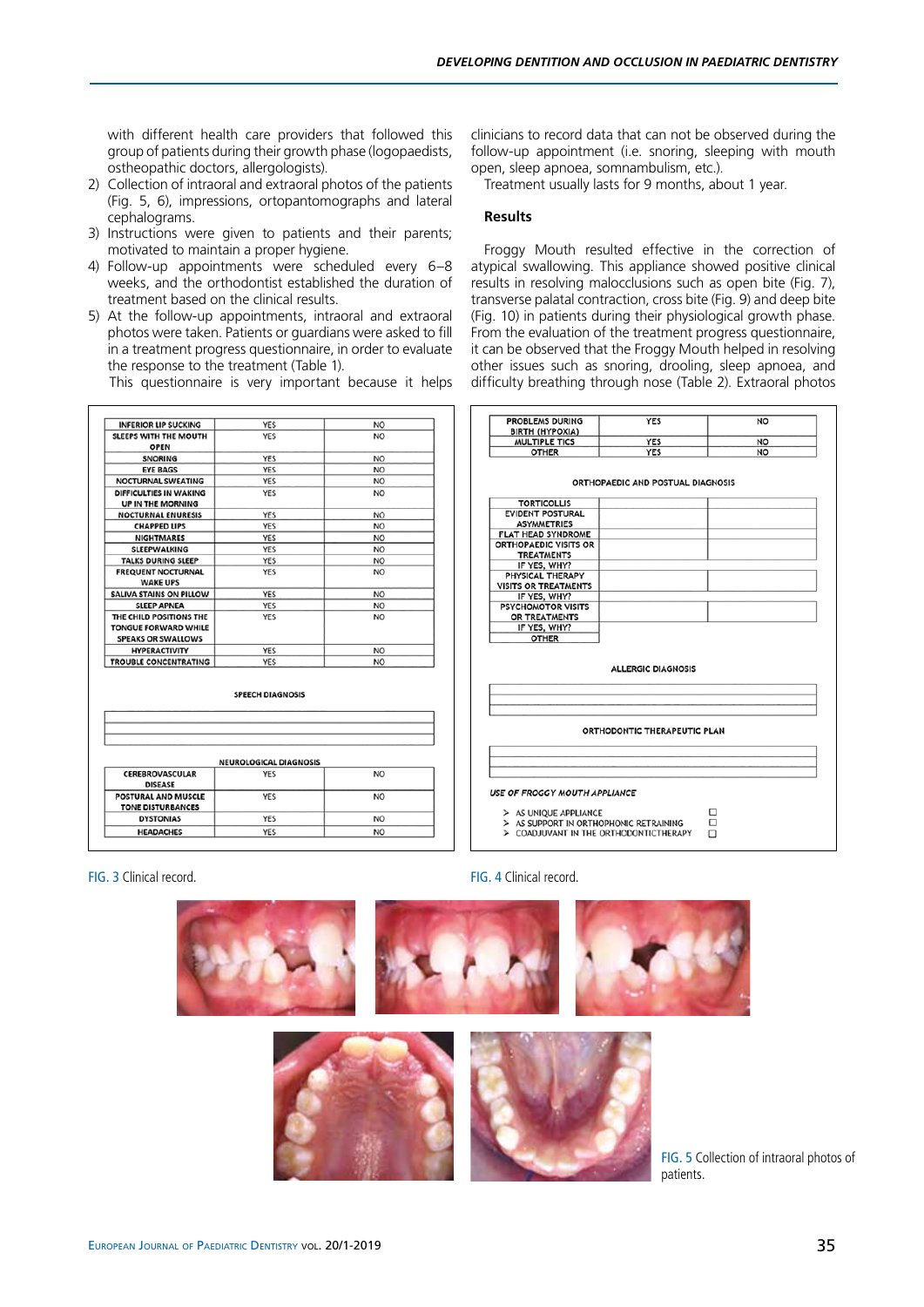(Fig. 11) show the change in the face, neck and shoulder position immediately after wearing the device. These clinical results can point out a direct correlation between an altered

contraction of perioral and masticatory musculature and an asymmetrical contraction of cervical musculature, with TMJ and posture implications [Saccomanno et al., 2014;



FIG. 6 Collection of extraoral photos of patients.

|                                                                 | FIRST CONTROL AT<br><b>3 MONTHS</b> |     | <b>SECOND</b><br><b>CONTROL AT 6</b><br><b>MONTHS</b> |     | THIRD CONTROL<br>AT 9 MONTHS |     |
|-----------------------------------------------------------------|-------------------------------------|-----|-------------------------------------------------------|-----|------------------------------|-----|
| - THE CHILD<br><b>REFERS EARACHE?</b>                           | Yes                                 | No  | Yes                                                   | No  | Yes                          | No: |
| - KEEPS HAVING<br><b>DIFFICULTIES</b><br><b>BREATHING?</b>      | Yes                                 | No. | Yes                                                   | No  | Yes                          | No. |
| - STAYS WITH THE<br><b>MOUTH OPEN</b><br><b>DURING THE DAY?</b> | Yes                                 | No  | Yes                                                   | No: | Yes                          | No. |
| - KEEPS SUCKING<br>THE FINGER?                                  | Yes                                 | No  | Yes                                                   | No. | Yes                          | No  |
| - KEEPS SUCKING<br>THE PACIFIER?                                | Yes                                 | No  | Yes                                                   | No. | Yes                          | No  |
| - KEEPS SUCKING<br>THE INFERIOR LIP?                            | Yes                                 | No  | Yes                                                   | No. | Yes                          | No  |
| - KEEPS SLEEPING<br>WITH THE MOUTH<br>OPEN?                     | Yes                                 | No  | Yes                                                   | No  | Yes                          | No. |
| - KEEPS SNORING?                                                | Yes                                 | No  | Yes                                                   | No. | Yes                          | No. |
| - SHOWS EYE<br>BAGS?                                            | Yes                                 | No  | Yes                                                   | No  | Yes                          | No  |
| - KEEPS SWEATING<br>AT NIGHT?                                   | Yes                                 | No  | Yes                                                   | No. | Yes                          | No. |
| - HAS DIFFICULTIES<br>IN WAKING UP IN<br>THE MORNING?           | Yes                                 | No  | <b>Yes</b>                                            | No  | <b>Yes</b>                   | No. |
| - HAS NOCTURNAL<br><b>ENURESIS?</b>                             | Yes                                 | No  | Yes                                                   | No  | Yes                          | No  |
| - HAS CHAPPED<br>LIPS?                                          | Yes:                                | No  | Yes                                                   | No. | Yes                          | No  |
| - REFERS<br>NIGHTMARES?                                         | Yes                                 | No  | Yes                                                   | No  | Yes.                         | No  |
| - THE PATIENT<br><b>SLEEPWALKS?</b>                             | Yes                                 | No  | Yes                                                   | No  | Yes                          | No  |

| - PATIENT TALKS DURING<br><b>SLEEP!</b>                                                     | Yes. | No  | Yes  | No | Yes  | No           |
|---------------------------------------------------------------------------------------------|------|-----|------|----|------|--------------|
| - PATIENT REFERS<br><b>FREQUENT NOCTURNAL</b><br>AWAKENINGS?                                | Yes  | No. | Yes  | No | Yes: | No           |
| - YOU NOTE STAINS OF<br>SALIVA ON THE PILLOW?                                               | Yes  | No  | Yes  | No | Yes  | No           |
| - THE PATIENT HAS<br><b>NOCTURNAL APNEAS?</b>                                               | Yes: | No  | Yes. | No | Yes  | No.          |
| - THE PATIENT PUTS THE<br>TONGUE BETWEEN THE<br><b>ARCADES WHEN</b><br>SPEAKING/SWALLOWING? | Yes. | No. | Yes: | No | Yes  | No           |
| - THE PATIENT IS<br><b>HYPERACTIVE!</b>                                                     | Yes  | No  | Yes  | No | Yes  | No           |
| - THE PATIENT HAS<br><b>DIFFICULTIES IN</b><br><b>CONCENTRATING?</b>                        | Yes  | No  | Yes  | No | Yes  | No           |
| - THE PATIENT REFERS<br><b>MUSCLE TONE</b><br><b>DISTURBANCES?</b>                          | Yes  | No  | Yes  | No | Yes  | No<br>$\sim$ |
| - THE PATIENT REFERS<br>HEADACHES?                                                          | Yes. | No. | Yes. | No | Yes: | No           |

TABLE 1 - TABLE 2 In order to evaluate the response to the treatment, a treatment progress questionnaire was administered.



FIG. 7 Case 1 age 8, female, altered tongue posture, open bite, atypical swallowing Before (A), at 4 months (B), after 6 months (C).



FIG. 8 Case 2 age 8, male, altered tongue posture, open bite, atypical swallowing. Before (A, B, C), at 6 months (D, E, F).